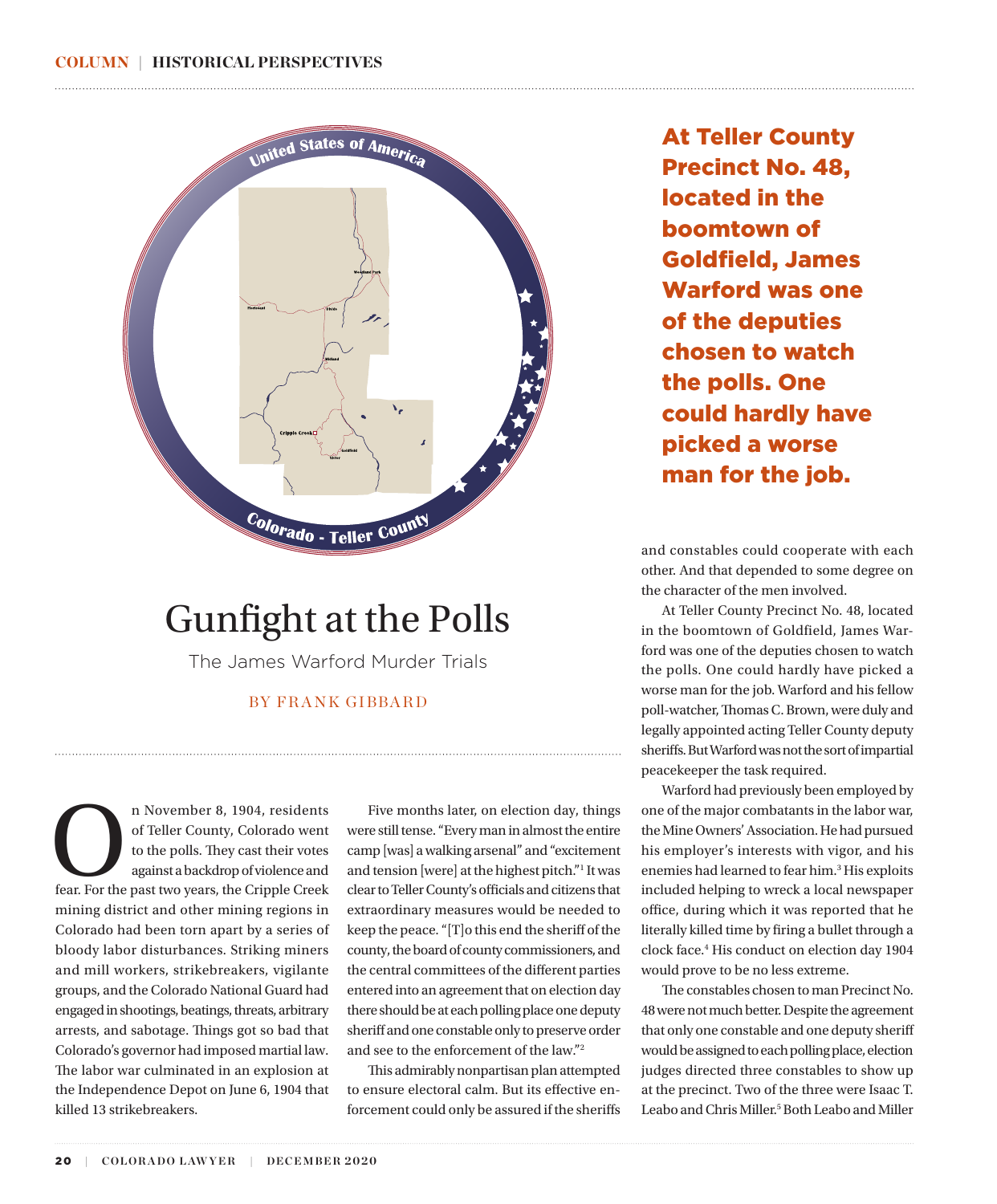<span id="page-1-0"></span>Warford wasted no time getting into more serious trouble. Less than a week later, in an exploit that made headlines across Colorado, he held up the Teller County sheriff, Edward Bell.

were members of the Western Federation of Miners, sworn opponents of the Mine Owners' Association. Things went about as well as one might expect.

#### The Shooting

Brown later testified that on the day of the election, Warford approached Miller and Leabo, who were sitting on a fence in front of the polling place, and said, "You gentlemen will have to move outside of the 100-foot limit.["6](#page-3-0) Brown claimed Miller and Leabo responded by drawing their guns. But Warford was the faster gunman. He shot and killed them both.

#### Warford's First Murder Trial

Warford was charged with Leabo's murder. His first trial took place in March 1905. After deliberating for 67 hours, the jury ended up hopelessly deadlocked, reportedly 6 to 6.[7](#page-3-0) Warford remained in jail for a couple more months while the prosecutor decided whether to retry him. On May 13, 1905, the prosecutor dismissed the case, and Warford was released from jail.

#### Warford Holds Up the Sheriff

Warford wasted no time getting into more serious trouble. Less than a week later, in an exploit that made headlines across Colorado, he held up the Teller County sheriff, Edward Bell.

The bizarre events began when Warford and an associate, Walter Kenly, who had also recently been discharged from the Teller County jail, went to the Cripple Creek sheriff's office to get their revolvers back.<sup>8</sup> When they showed up Sheriff Bell told Warford, "All right, Jim; I will go up and get them for you.["9](#page-3-0) For whatever reason, Warford stepped out of the office, leaving Kenly alone with the sheriff. Unfortunately for Kenly, the sheriff noticed that he had a revolver on his person. The sheriff seized the gun and placed Kenly under arrest for carrying a concealed weapon.

Warford returned to find that his friend had been arrested and was on his way back to jail. Warford's guns were also kept at the jail, so he and Sheriff Bell headed in that direction to retrieve them. On their way, Warford mentioned to the sheriff that Kenly was carrying a second revolver on his person.

When they encountered Kenly and the deputy who was escorting him to jail, Sheriff Bell told Kenly to "[g]ive me that other gun you've got.["10](#page-3-0) In response, Kenly drew his revolver and pressed it against the sheriff's stomach. Warford also drew his gun and told the sheriff, "Don't make a damn fool of yourself, or you will get killed."[11](#page-3-0)

Sheriff Bell and the deputy realized the two men had the drop on them. They told them that if they wanted their guns back, they would have to come to the jail and get them. Once they reached the jail, Warford and Kenly told the sheriff and the deputy to go inside and to set their firearms outside the door. But while the officers were inside the jail, Warford and Kenly apparently changed their minds about retrieving the guns. Instead, they disappeared.

The sheriff immediately called up a posse to track them down. The posse caught up with the

# Trial Coming Up? I can help



### **SCOTT JURDEM**

Best Lawyers in America

**Inducted American Board** of Trial Attorneys

Board Certified Civil Trial Advocate -National Board of Trial Advocacy

Life Member - NACDL

2006-2020 Colorado Super Lawyer

"Don't Get Outgunned"

**JURDEM, LLC** 820 Pearl Street, Suite H, Boulder, Colorado, 80302 303-402-6717 sj@jurdem.com www.jurdem.com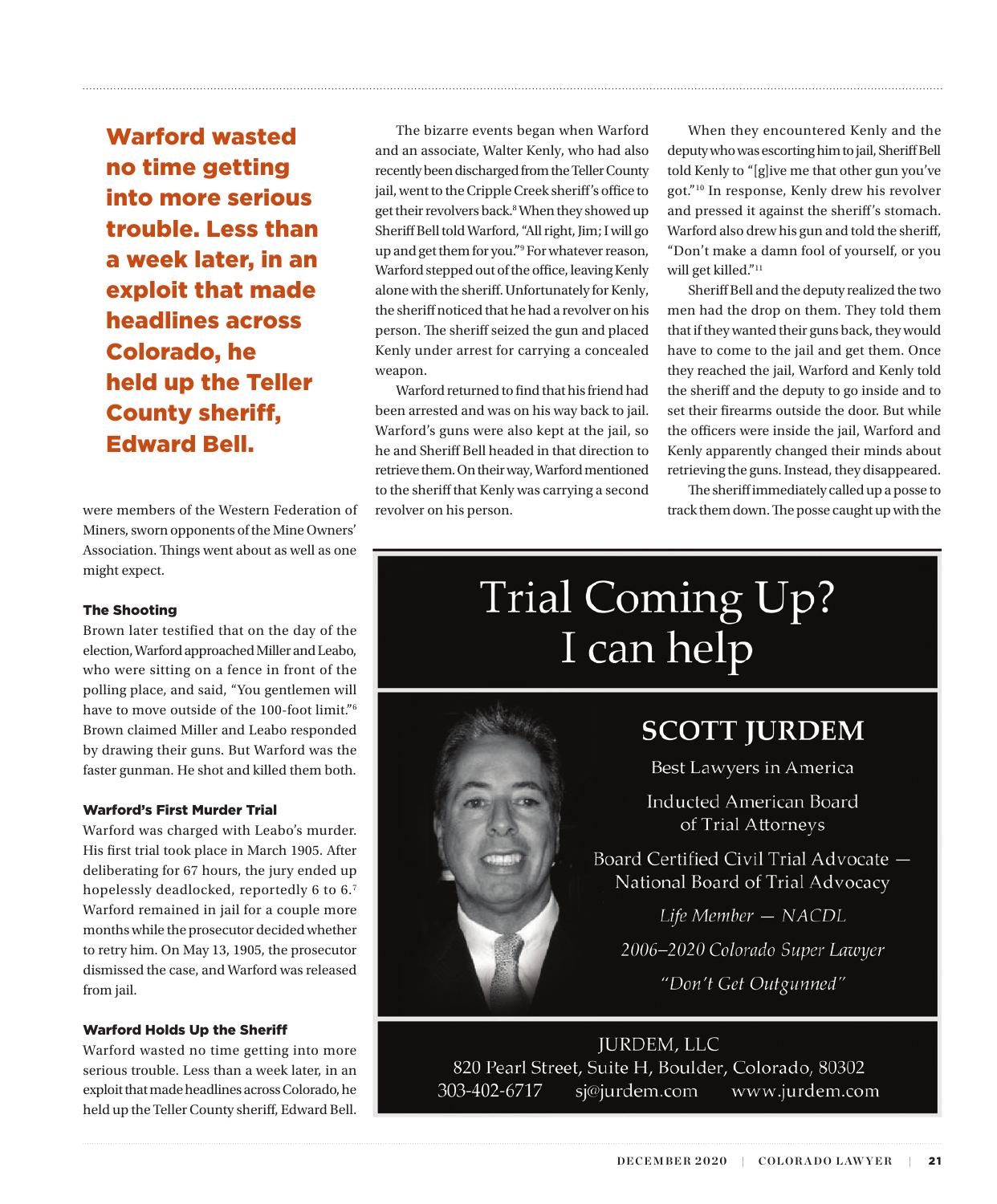men about a mile south of Cripple Creek on a railroad track. Shots were exchanged. Warford, shot in the leg, stumbled down a hill, cracking his skull. Recognizing they were surrounded, the men surrendered. The deputies hauled them off to jail, and they were charged with assault with intent to murder.

#### Warford's Second Trial and Sentencing

The prosecutor decided at this point to reinstate the Leabo murder charge against Warford. He was tried a second time for that murder. He was also tried on the assault with intent to murder charge. Warford was convicted of both offenses in separate trials, and on December 28, 1905, the district judge sentenced him to life for the murder and 12 to 13 years for the assault charge.

#### The Murder Appeal

Warford soon had two separate appeals pending before the Colorado Supreme Court. In the first, he challenged his conviction for murdering Leabo at the polling station based on the district court's refusal to admit two key pieces of evidence at his trial.

First, Warford had sought to explain why he told the two constables to move away from the polling station. He made the following offer of proof. A deputy named Jack Allen, who supervised the Goldfield sheriff's deputies, had assigned Warford and Brown to serve at Precinct 48. It was Allen who told Warford and Brown to remove Miller and Leabo outside the 100-foot limit. Allen took this measure so that only a single constable and a single deputy sheriff would remain at the poll, in compliance with the county officials' agreement. The jury never heard this explanation for Warford's actions, which could have cast them in a considerably different light.

In response, the state made an interesting but ultimately irrelevant argument. It contended the evidence of Warford's attempts to comply with Allen's order had in fact been inadmissible:

[T]he agreement . . . was an absolute nullity because it was an attempt to deprive the judges of election of the power to appoint constables, conferred on them by the statute, and that Mr. Allen exceeded his authority

as deputy sheriff in attempting to carry out the agreement in ordering [Warford] to remove Leabo and Miller from the 100-foot limit, and therefore such orders afforded no justification for any attempted interference with Leabo and Miller by [Warford].<sup>12</sup>

<span id="page-2-0"></span>

But the Colorado Supreme Court reasoned that even if the county officials and committees had acted without authority, that was not the real issue. The real issue was whether Warford *believed* he had authority to order Leabo and

But the Colorado Supreme Court reasoned that even if the county officials and committees had acted without authority, that was not the real issue. The real issue was whether Warford believed he had authority to order Leabo and Miller to move.

Miller to move. This issue was relevant to whether he had acted with malice, an essential element of the crime of murder. The trial court had therefore committed prejudicial error by excluding testimony that bore on this essential issue.

The second piece of evidence the trial court had excluded went to Warford's theory of self-defense. He sought to present evidence that 15 minutes before the shooting, a witness

had told Warford that Miller and Leabo had made threats against him. The witness would also have testified he told Warford that Miller and Leabo "were known to be dangerous men, and were likely to cause trouble, and to be careful and take no chances with them.["13](#page-3-0)

The state argued that this testimony was properly excluded because Warford "was the aggressor, in that he acted without authority and approached [Leabo] in a hostile manner."[14](#page-3-0) But given Warford's explanation of the events, the Court reasoned, this evidence should have been admitted to explain his actions.

Given the improper exclusion of these two pieces of evidence favorable to the defense, the Colorado Supreme Court reversed Warford's murder conviction.

#### The Assault Appeal

Warford was less successful in his appeal of the assault conviction. Six months after it reversed the murder conviction, the Colorado Supreme Court affirmed his conviction (and Kenly's) for assault with intent to murder. The most interesting issue in that appeal involved an alleged variance or ambiguity between the assault alleged in the information and the one proved at trial.

The information charged a single assault count. It did not specify whether the assault took place at the jail (when Warford and Kenly pulled their guns on the sheriff) or on the railroad tracks (when they exchanged gunfire with members of the posse). Prior to trial, the defendants filed a motion to require the district attorney to elect which assault it had charged. The district court denied the motion. The Colorado Supreme Court affirmed, stating that the pretrial motion had been premature because such a motion would not ripen "until the testimony disclosed that the prosecution was attempting to establish a state of facts tending to establish a state of facts tending to prove the commission of two or more substantive offenses."[15](#page-3-0)

After the prosecution put on evidence at trial concerning both the assault at the jail and the assault on the railroad tracks, the district court agreed with the defendants that the prosecution was required to elect one or the other to be the offense charged. The district attorney